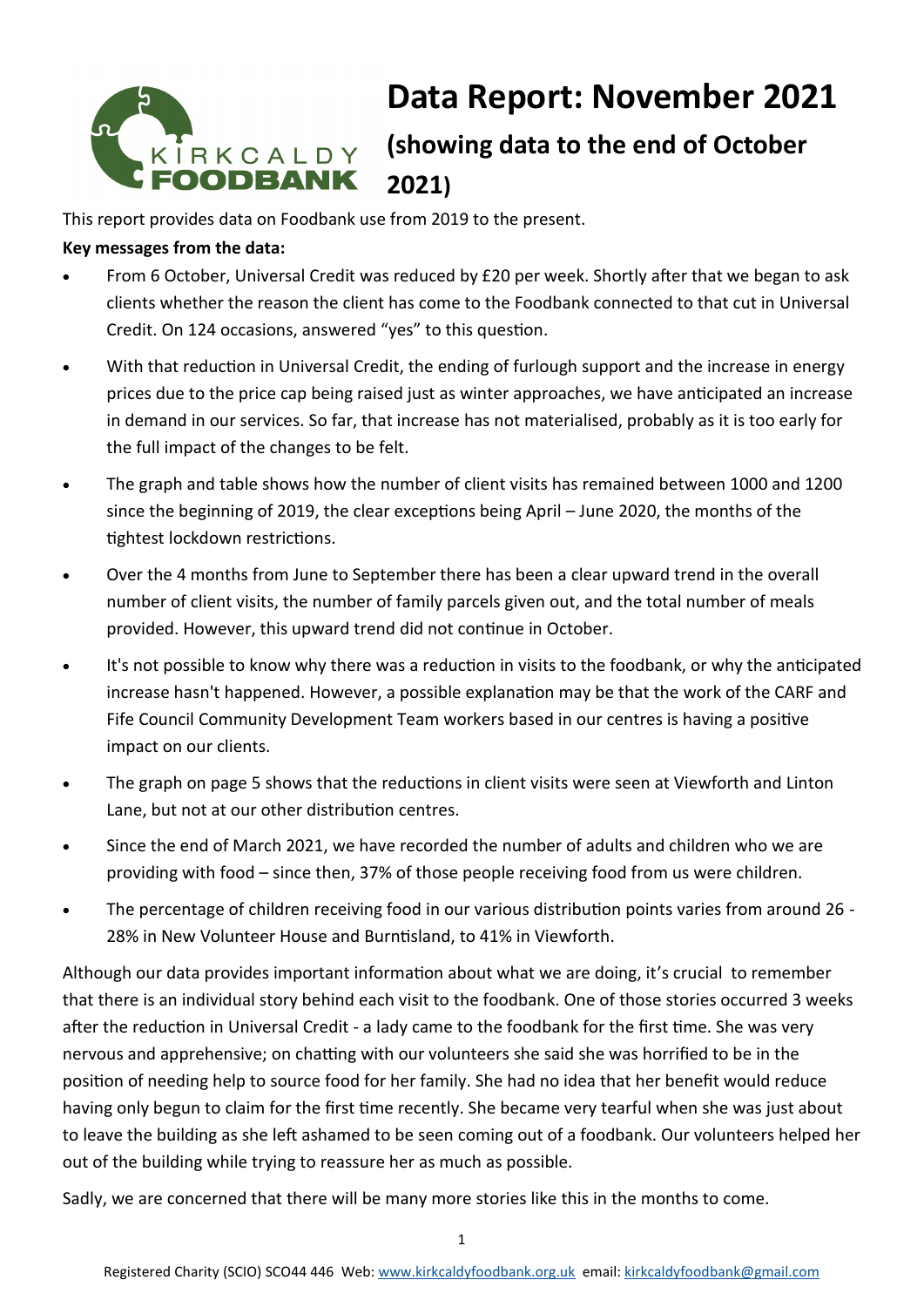#### *Table and graph showing number of visits in 2019, 2020 and to date in 2021—the table also shows the change from the same month last year as a percentage*



#### *Graphs and table showing the different parcel sizes given out and the total number of meals provided in 2019—2021 (table and one graph on next page)*

*(NB the total number of meals figure is calculated by multiplying the number of parcels x size of parcel (single, couple or family etc) x 3 days x 3 meals a day. Therefore it is an indicative and not exact figure. As 'Extras only' means that a full parcel was not given on that visit, they have not been taken into account in calculating the total number of meals or people provided with food.)* 

*Graph showing the total number of meals provided* 

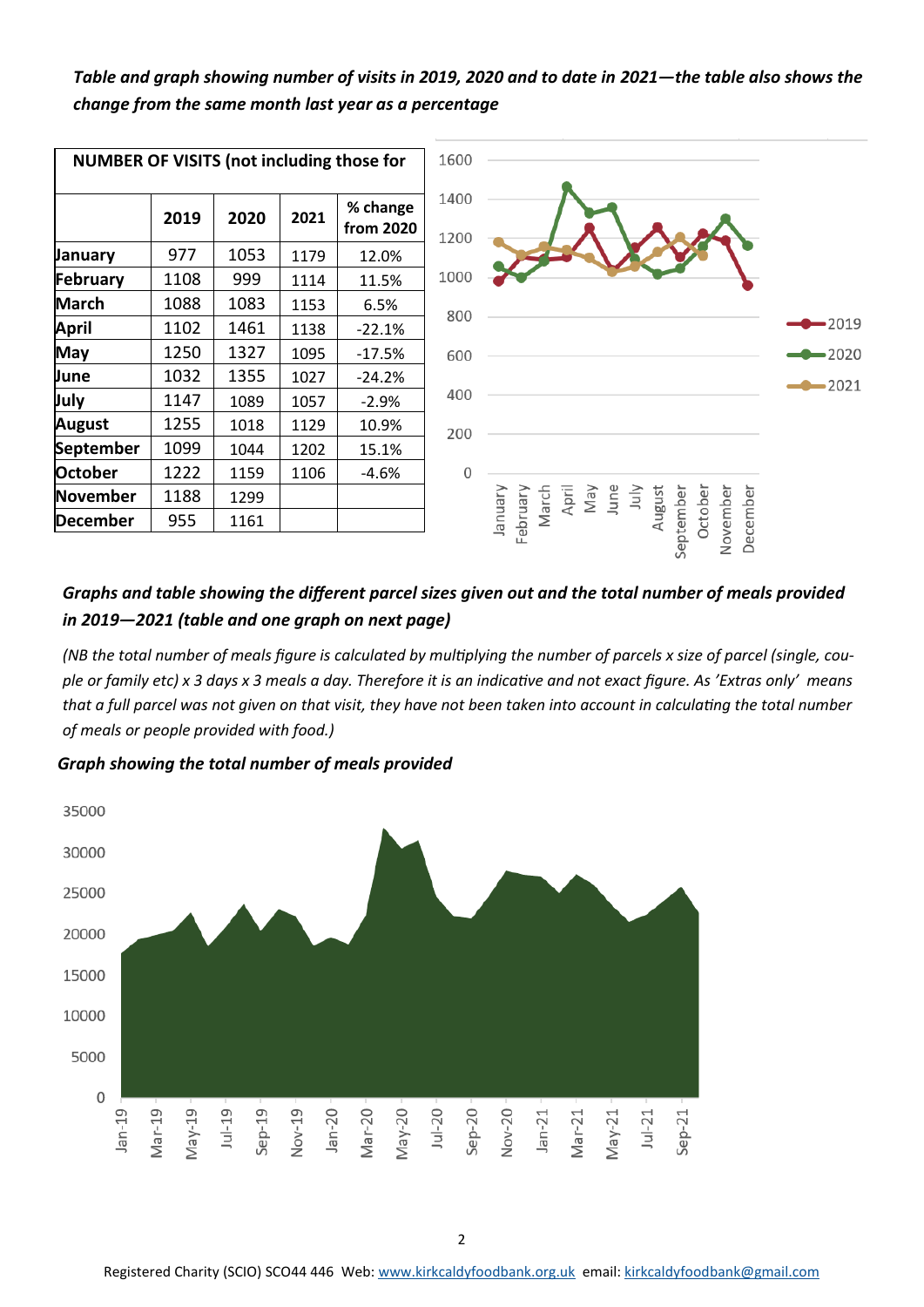### *Table showing the different parcel sizes given out and the total number of meals provided in this and the previous year*

| Pack size     | Single | Couple | Family | Single +<br>Couple | Other (including extras Total number<br>only (not included in<br>total meals or people)) | of meals<br>provided | total number of<br>people provided with<br>food | %age change from previous year in<br>number of meals provided |  |  |  |
|---------------|--------|--------|--------|--------------------|------------------------------------------------------------------------------------------|----------------------|-------------------------------------------------|---------------------------------------------------------------|--|--|--|
| Jan-20        | 486    | 251    | 289    | 13                 | 14                                                                                       | 19647                | 2183                                            | 11.2%                                                         |  |  |  |
| <b>Feb-20</b> | 449    | 258    | 268    | 18                 | 6                                                                                        | 18819                | 2091                                            | $-2.8%$                                                       |  |  |  |
| <b>Mar-20</b> | 437    | 247    | 384    | 4                  | 11                                                                                       | 22311                | 2479                                            | 11.8%                                                         |  |  |  |
| Apr-20        | 442    | 403    | 585    | 29                 | $\overline{2}$                                                                           | 33075                | 3675                                            | 62.4%                                                         |  |  |  |
| <b>May-20</b> | 420    | 322    | 570    | 15                 | 0                                                                                        | 30501                | 3389                                            | 34.5%                                                         |  |  |  |
| Jun-20        | 427    | 312    | 602    | 14                 | 0                                                                                        | 31509                | 3501                                            | 70.3%                                                         |  |  |  |
| Jul-20        | 365    | 260    | 456    | 8                  | 0                                                                                        | 24597                | 2733                                            | 18.0%                                                         |  |  |  |
| <b>Aug-20</b> | 361    | 257    | 395    | 5                  | 0                                                                                        | 22230                | 2470                                            | $-6.2%$                                                       |  |  |  |
| Sep-20        | 394    | 273    | 365    | 12                 | 0                                                                                        | 21924                | 2436                                            | 7.5%                                                          |  |  |  |
| <b>Oct 20</b> | 452    | 272    | 429    | 6                  | 0                                                                                        | 24570                | 2730                                            | 6.3%                                                          |  |  |  |
| <b>Nov-20</b> | 460    | 280    | 512    | 9                  | 38                                                                                       | 27855                | 3095                                            | 25.3%                                                         |  |  |  |
| <b>Dec-20</b> | 353    | 275    | 530    | 3                  | 47                                                                                       | 27288                | 3173                                            | 46.8%                                                         |  |  |  |
| Jan-21        | 378    | 285    | 512    | 4                  | 46                                                                                       | 27072                | 3008                                            | 37.8%                                                         |  |  |  |
| <b>Feb-21</b> | 399    | 231    | 478    | 6                  | 44                                                                                       | 25119<br>2791        |                                                 | 33.5%                                                         |  |  |  |
| <b>Mar-21</b> | 360    | 245    | 546    | $\overline{2}$     | 54                                                                                       | 27360                | 3040                                            | 22.6%                                                         |  |  |  |
| Apr-21        | 383    | 255    | 496    | 4                  | 56                                                                                       | 26001                | 2889                                            | $-21.4%$                                                      |  |  |  |
| May-21        | 420    | 245    | 425    | 5                  | 63                                                                                       | 23625                | 2625                                            | $-22.5%$                                                      |  |  |  |
| Jun-21        | 389    | 271    | 365    | $\overline{2}$     | 78                                                                                       | 21573                | 2397                                            | $-31.5%$                                                      |  |  |  |
| Jul-21        | 419    | 240    | 398    | $\mathbf 0$        | 106                                                                                      | 22419                | 2491                                            | $-8.9%$                                                       |  |  |  |
| Aug-21        | 425    | 281    | 421    | $\overline{2}$     | 130                                                                                      | 24093                | 2677                                            | 8.4%                                                          |  |  |  |
| Sep 21        | 459    | 277    | 463    | 3                  | 129                                                                                      | 25866                | 2874                                            | 18.0%                                                         |  |  |  |
| <b>Oct 21</b> | 463    | 263    | 378    | $\overline{2}$     | 94                                                                                       | 22563                | 2507                                            | $-8.2%$                                                       |  |  |  |

#### *Graph showing the different parcel sizes given out: 2019—2021*



Registered Charity (SCIO) SCO44 446 Web: [www.kirkcaldyfoodbank.org.uk](http://www.kirkcaldyfoodbank.org.uk) email: [kirkcaldyfoodbank@gmail.com](mailto:mailtokirkcaldyfoodbank@gmail.com)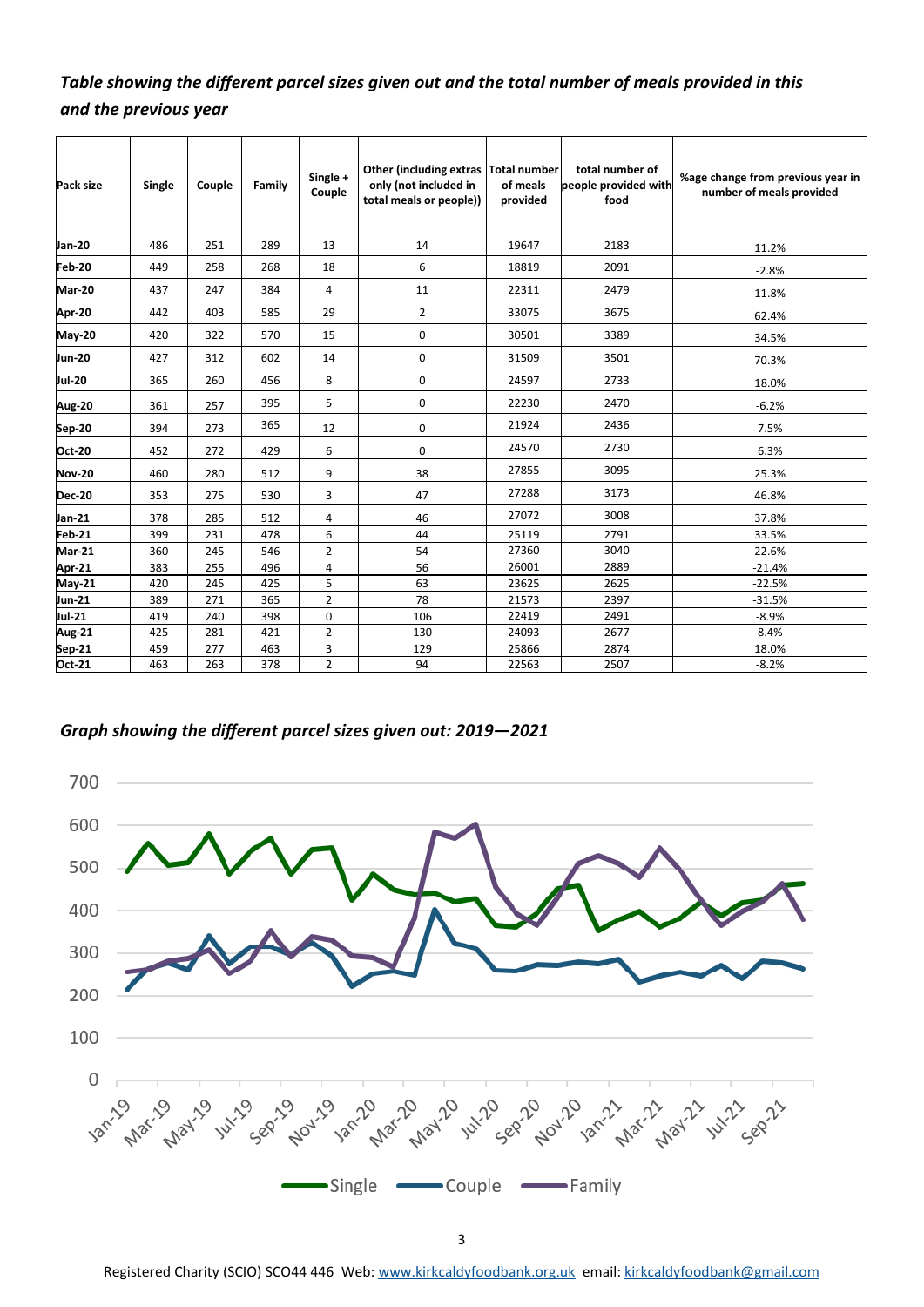**Tables showing the total number of adults and children provided with food and the numbers at each distribution points (since April 2021, we have been recording the number of adults and children that we are providing with food)**

**NB: as the adults and children may be provided with food more than once in the month, this is not a count of the total number of individual adults and children we have helped.** 

|               | <b>TOTALS</b>                |                 |                      |  |  |  |  |  |  |  |
|---------------|------------------------------|-----------------|----------------------|--|--|--|--|--|--|--|
|               | <b>ADULTS</b>                | <b>CHILDREN</b> | <b>%AGE CHILDREN</b> |  |  |  |  |  |  |  |
| Apr-21        | 1946                         | 1283            | 39.7%                |  |  |  |  |  |  |  |
| $May-21$      | 1858                         | 1094            | 37.1%                |  |  |  |  |  |  |  |
| <b>Jun-21</b> | 1743                         | 959             | 35.5%                |  |  |  |  |  |  |  |
| <b>Jul-21</b> | 1782                         | 977             | 35.4%                |  |  |  |  |  |  |  |
| <b>Aug-21</b> | 1919                         | 1082            | 36.1%                |  |  |  |  |  |  |  |
| $Sep-21$      | 2053                         | 1250            | 37.8%                |  |  |  |  |  |  |  |
| Oct-21        | 1830                         | 937             | 33.9%                |  |  |  |  |  |  |  |
|               | <b>OVERALL %AGE CHILDREN</b> | 36.5%           |                      |  |  |  |  |  |  |  |

|                     | <b>SA Burntisland</b> |    | <b>Enlightenments</b> |    | <b>Link Living</b> |                   | <b>Linton Lane</b> |    | <b>New Volunteer</b>    |   |         | <b>Viewforth</b> |     |     |                  |     |     |                  |
|---------------------|-----------------------|----|-----------------------|----|--------------------|-------------------|--------------------|----|-------------------------|---|---------|------------------|-----|-----|------------------|-----|-----|------------------|
|                     | A                     |    | %age<br>children      | A  |                    | %age<br> children | A                  | C  | %age<br><b>children</b> | A | C       | %age<br>children | A   | C   | %age<br>children | A   | C   | %age<br>children |
| Apr-21 205          |                       | 84 | 29.1%                 | 1  | 2                  | 66.7%             | 123                | 51 | 29.3%                   |   | 579 357 | 38.1%            | 221 | 89  | 28.7%            | 817 | 700 | 46.1%            |
| May-21 164          |                       | 60 | 26.8%                 | 8  | 14                 | 63.6%             | 38                 | 14 | 26.9%                   |   | 610 346 | 36.2%            | 306 | 99  | 24.4%            | 732 | 561 | 43.4%            |
| $Jun-21$            | 202                   | 71 | 26.0%                 | 16 | 8                  | 33.3%             | 47                 | 23 | 32.9%                   |   | 568 335 | 37.1%            | 268 | 84  | 23.9%            | 642 | 438 | 40.6%            |
| <b>Jul-21</b>       | 134                   | 47 | 26.0%                 | 13 | 4                  | 23.5%             | 42                 | 16 | 27.6%                   |   | 648 350 | 35.1%            | 283 | 126 | 30.8%            | 662 | 434 | 39.6%            |
| Aug-21  136         |                       | 43 | 24.0%                 | 6  | 5.                 | 45.5%             | 42                 | 24 | 36.4%                   |   | 706 425 | 37.6%            | 233 | 71  | 23.4%            | 796 | 514 | 39.2%            |
| Sep-21   155        |                       | 96 | 38.2%                 | 11 | 4                  | 26.7%             | 39                 | 22 | 36.1%                   |   | 717 456 | 38.9%            | 256 | 88  | 25.6%            | 875 | 584 | 40.0%            |
| Oct-21   182        |                       | 74 | 28.9%                 | 24 | 4                  | 14.3%             | 23                 | 19 | 45.2%                   |   | 579 335 | 36.7%            | 263 | 87  | 24.9%            | 759 | 418 | 35.5%            |
| <b>OVERALL %AGE</b> |                       |    | 28.4%                 |    |                    | 39.1%             |                    |    | 33.5%                   |   |         | 37.1%            |     |     | 25.9%            |     |     | 40.6%            |

**Universal Credit - number of visits where the client answered "yes" to the question: Is the reason the client has come to the Foodbank connected to the cut in Universal Credit (in October 2021)? (NB a client could have visited more than once in the month)**

|--|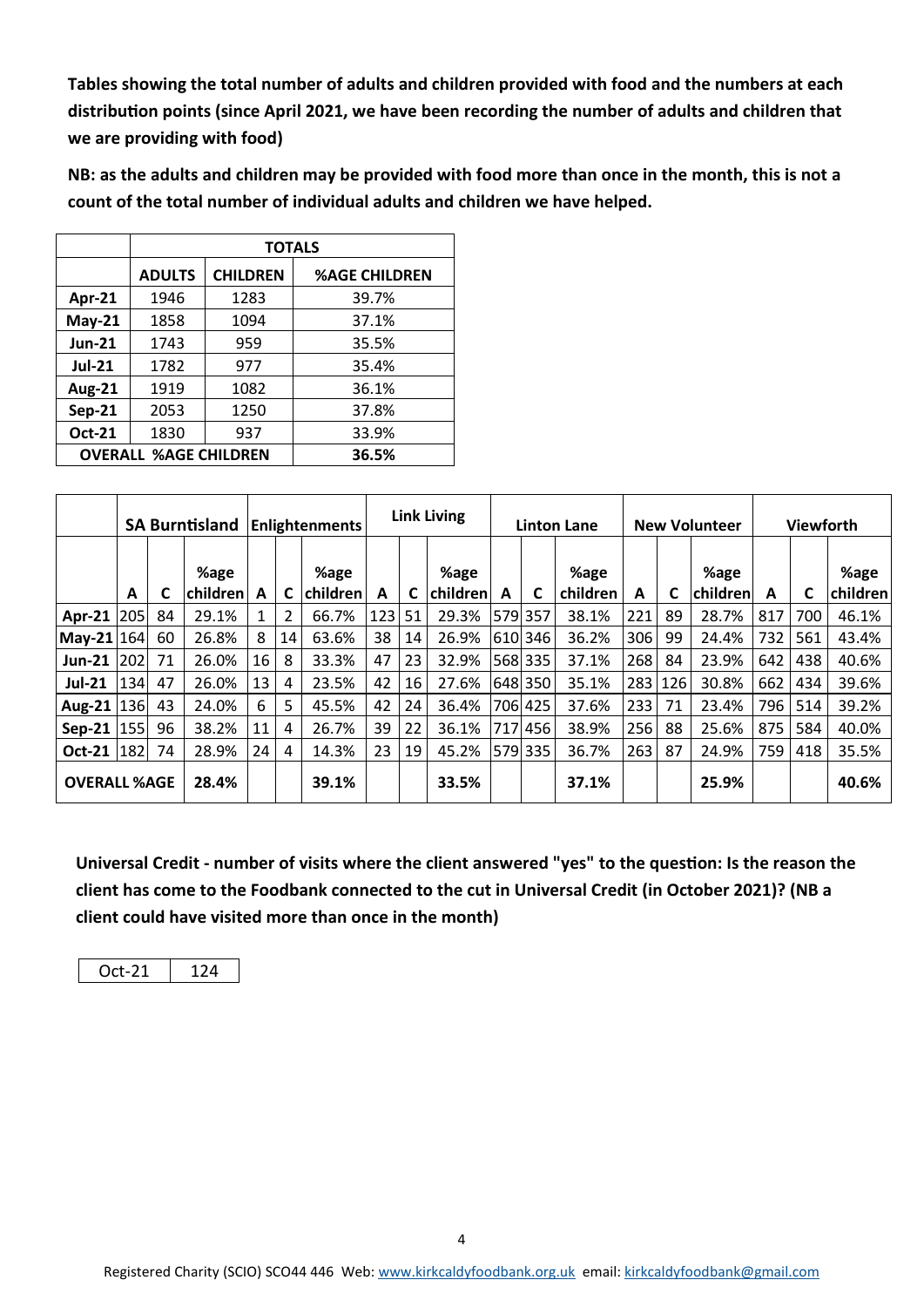**Graph showing the number of visits to our distribution points since April 2020 (**NB the Salvation Army in Burntisland only opened in mid-September, replacing Solid Rock from that time; Enlightments only opened in September 2020 but was closed between January and April 2021 due to the lockdown; Link Living was closed for part of August and September 2020 due to flooding)



#### **Table showing the percentage of our visits to our distribution points in the past 12 months**

|               | SA Burntisland | Enlightenments | Link Living | Linton<br>Lane | New Volunteer<br>House | Viewforth |
|---------------|----------------|----------------|-------------|----------------|------------------------|-----------|
| <b>Nov-20</b> | 11.2%          | 1.0%           | 5.3%        | 30.5%          | 16.6%                  | 35.4%     |
| $Dec-20$      | 12.2%          | 1.1%           | 4.7%        | 27.3%          | 14.0%                  | 40.8%     |
| Jan-21        | 9.9%           | 0.0%           | 7.8%        | 32.6%          | 12.8%                  | 37.0%     |
| Feb-21        | 11.7%          | 0.0%           | 7.2%        | 30.2%          | 11.7%                  | 39.3%     |
| $Mar-21$      | 11.6%          | $0.0\%$        | 7.9%        | 32.6%          | 10.2%                  | 37.8%     |
| Apr-21        | 11.9%          | 0.1%           | 6.2%        | 30.8%          | 10.7%                  | 40.3%     |
| $May-21$      | 10.3%          | 0.7%           | 2.5%        | 34.0%          | 14.7%                  | 37.8%     |
| $Jun-21$      | 12.4%          | 1.2%           | 2.8%        | 32.9%          | 14.7%                  | 36.0%     |
| Jul-21        | 8.8%           | 1.4%           | 3.0%        | 35.5%          | 14.8%                  | 36.5%     |
| Aug-21        | 8.7%           | 0.4%           | 2.5%        | 37.2%          | 11.9%                  | 39.3%     |
| $Sep-21$      | 8.9%           | 0.6%           | 2.1%        | 34.5%          | 12.8%                  | 41.1%     |
| $Oct-21$      | 10.1%          | 1.8%           | 1.7%        | 32.1%          | 15.2%                  | 39.3%     |